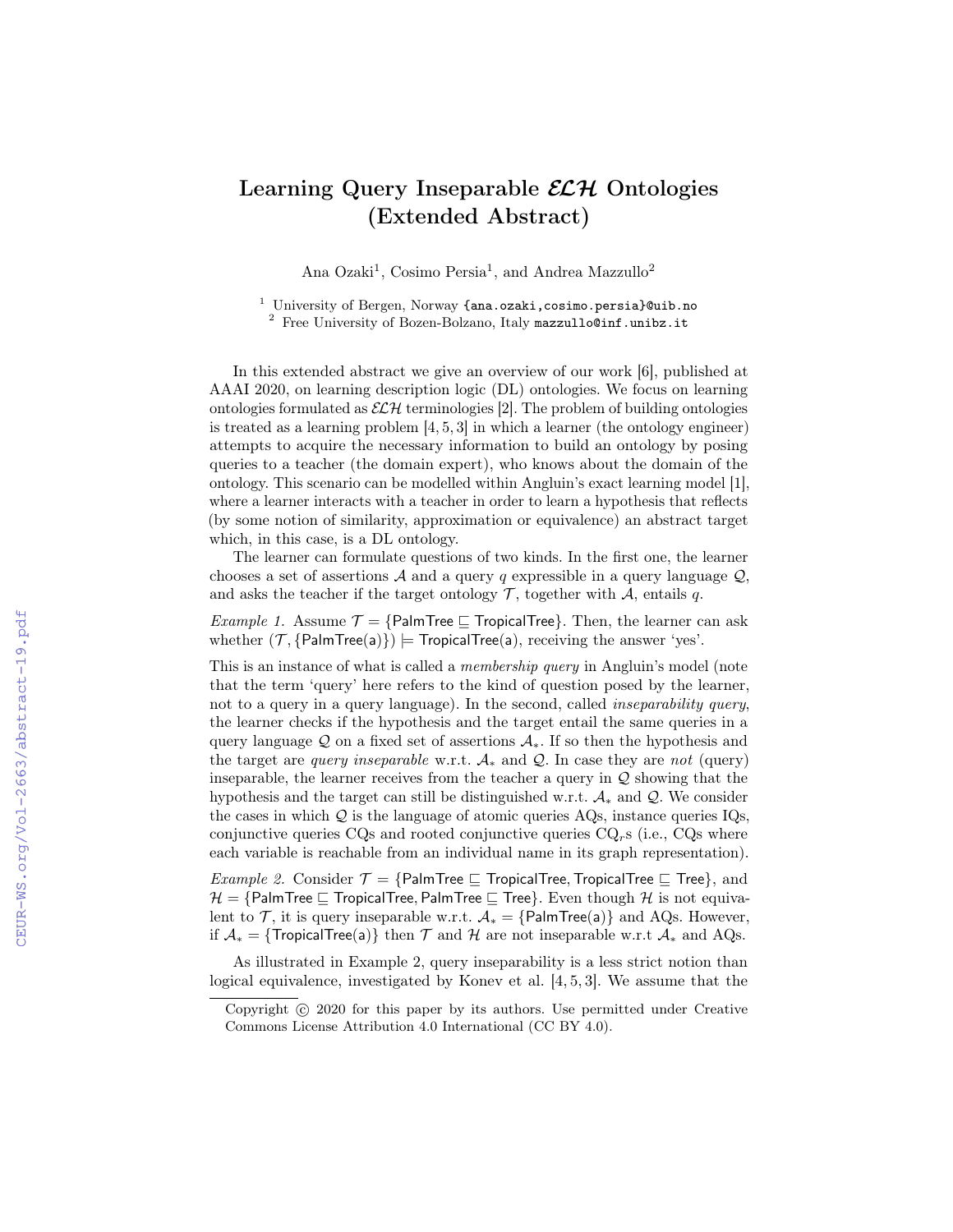2 A. Ozaki et al.

|                                              | Equivalent |     |                         |        | Inseparable |  |        |    | <b>PAC</b> |     |          |    |
|----------------------------------------------|------------|-----|-------------------------|--------|-------------|--|--------|----|------------|-----|----------|----|
| Framework                                    | AQ.        | IQ. | $\cdot$ CQ <sub>r</sub> | $CQ_1$ | AQ IQ       |  | $CQ_r$ | CQ | AQ         | IQ. | $CQ_{r}$ | CQ |
| $ \mathcal{EL}(\mathcal{H})_{\mathsf{lhs}} $ |            |     |                         |        |             |  |        |    |            |     |          |    |
| $\mathcal{EL}(\mathcal{H})_{\mathsf{rhs}}$   |            |     |                         |        |             |  |        |    |            |     |          |    |
| $\mathcal{EL}(\mathcal{H})$                  |            |     |                         |        |             |  |        |    |            |     |          |    |

Table 1. Polynomial query learnability of learning frameworks.

learner knows the vocabulary of the ontology about the domain of interest (but not how terms relate to each other and how they can be combined to form the ontology), and that the teacher answers accordingly. We study, in the model just described, the complexity of learning query inseparable  $\mathcal{ELH}$  ontologies.

The complexity of learning in this case depends on the interactions between the learner and the teacher in order to learn a query inseparable ontology, where posing a (membership or inseparability) query counts as one step of computation. We consider two notions of complexity. In the case of query inseparability, they depend also on the size of the fixed ABox, which is considered to be part of input. One is based on the number and size of queries posed by the learner. This is the query complexity. The other is based on the overall time spent by the learner—time complexity (for learning). Polynomial time learnability implies polynomial query learnability but not the converse.

However, answering inseparability queries is more challenging for an expert than answering membership queries. For this reason, we also consider an approach for learning ontologies, based on Valiant's probably approximately correct (PAC) model [7] that avoids inseparability queries. Table 1 summarises, in the first two columns, polynomial query learnability results for finding a logically equivalent hypothesis, and our query inseparability results. We also consider the cases where ontologies contain CIs with complex concepts only on the left hand side  $(\mathcal{EL}(\mathcal{H})_{\text{llns}})$ , or only on the right hand side  $(\mathcal{EL}(\mathcal{H})_{\text{rhs}})$ . The symbol  $\checkmark$  means 'polynomial query learnable', while  $\chi$  means the negation of  $\chi$ . The last column of the table shows that query inseparable ontologies are polynomial query learnable in the PAC model. Our main contributions are shaded in grey. In addition, we show that there is a case in which one can achieve PAC learnability in polynomial time but not polynomial query learnability with membership and inseparability queries (and thus also not polynomial time learnability).

Query inseparability may not be preserved after that the predefined set of assertions is updated (Example 3).

Example 3. If the fixed set of assertions in Example 2 is updated to  $A_* =$ {TropicalTree(a)}, then H and T of Example 2 are not anymore query inseparable w.r.t.  $\mathcal{A}_*$  and AQ, because  $(\mathcal{T}, \mathcal{A}_*)$  = Tree(a), while H does not.

For this reason, we also study conditions under which query inseparability is guaranteed to be preserved. We first observe that, if every individual in the updated data instance  $A$  is *bisimilar* to an individual in the fixed data instance  $\mathcal{A}_{*}$ , then IQ-inseparability is preserved. This result does not hold if we just